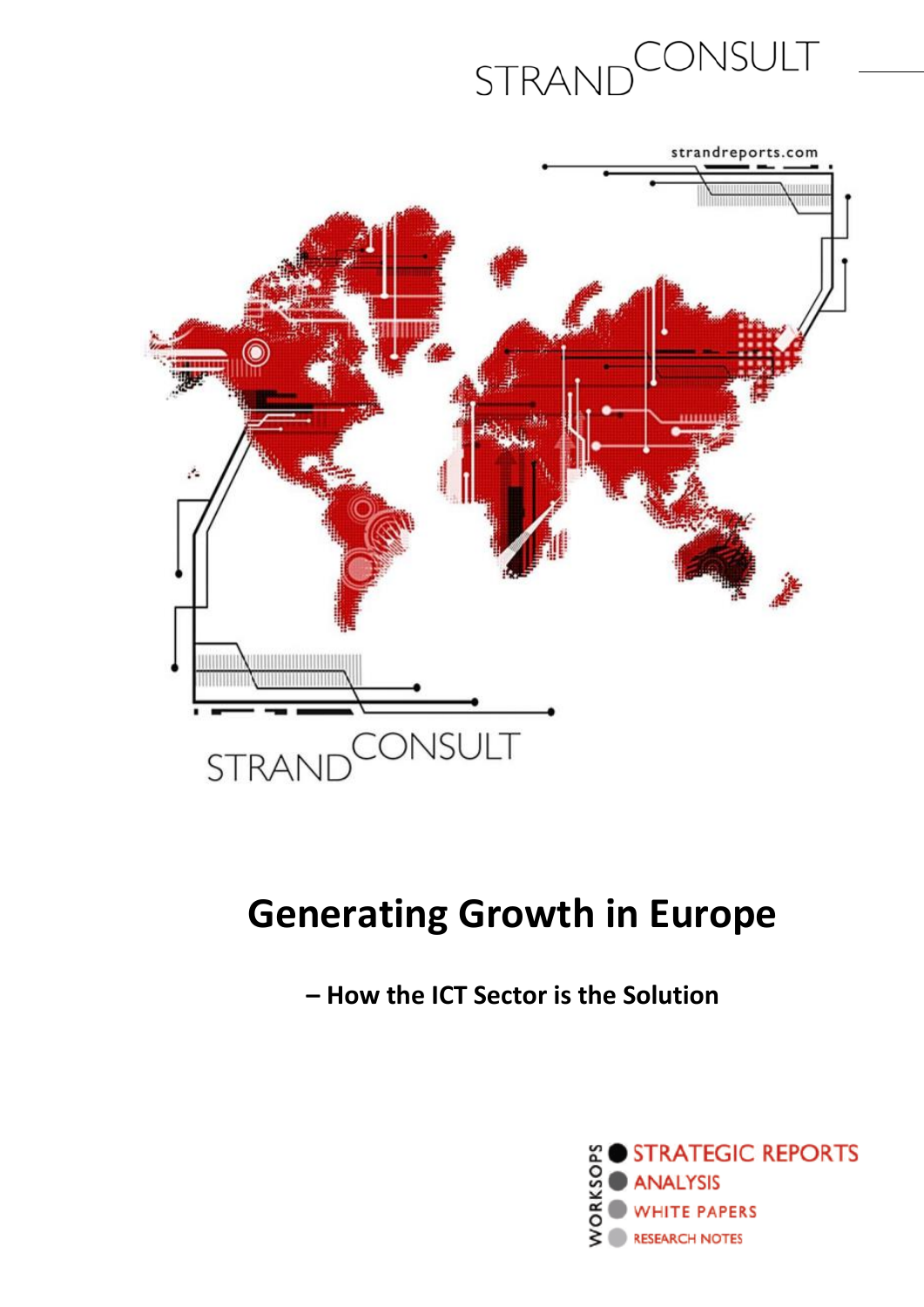#### **Generating Growth in Europe – How the ICT Sector is the Solution**

**By Roslyn Layton, Ph.D. Fellow and Vice President, Strand Consult**

**June 4, 2013**

**.** 

#### **Neelie Kroes and the Dream of the Common Digital Market in the EU**

Europe has been in a prolonged recession, and worse yet, has fallen behind the USA in the internet sector. Neelie Kroes, Vice President for the Digital Agenda of the EU is attempting to make the region more competitive through a series of incentives, reforms and investment to promote a digital single market.<sup>1</sup> Meantime the USA is booming with private investment in internet infrastructure. Kroes is keen to mention that in America "high speed networks [100 Mbps] now pass more than 80 percent of homes; a figure that quadrupled in three years"<sup>2</sup>. The corresponding figure for Europe is just 2%. "Though the public sector can help, the real heavy lifting must be done by private investment,"<sup>3</sup> says Kroes.

Indeed Kroes wishes that European firms would invest in the internet the way Americans do. Accordingly to the *Wall Street Journal* and Infonetics, a research firm, American carriers invest at a rate of approximately \$70 billion annually<sup>4</sup>, more than \$1.2 trillion in infrastructure since 1996. America's rollout of LTE mobile networks is second to none<sup>5</sup>, and the country has made more purchases of fiber optic cable than all of Europe combined.<sup>6</sup>

Furthermore American web companies dominate Europe—and the world. In a measure of the top 25 internet companies, only two are from Europe, and while Europe comprises 11% of the world's population, it has less than 2% of the market value of internet companies globally<sup>7</sup>. Eight of the top 10 internet websites are American. In practice Europeans spend more time on the localized versions of Google, Facebook and YouTube than the top 20 local websites of their respective countries. LinkedIn has managed to disrupt the local European job indexes, and Amazon and Ebay are reinventing retail. In spite of many governmentfunded attempts, Europe has not succeeded to create the global powerhouses for search engines, social networking, or online video.Europe also has plenty of room to improve in network innovation. The leading innovators in cloud computing and content delivery networks are also American.

[http://www.fcc.gov/reports/international-broadband-data-report-thirdo](http://www.fcc.gov/reports/international-broadband-data-report-third)f August 21, 2013.

<sup>5</sup> <http://www.fcc.gov/reports/international-broadband-data-report-third>

<sup>1</sup> http://europa.eu/rapid/press-release\_SPEECH-12-294\_en.htm

<sup>2</sup> Neelie Kroes, "Connecting Europe: Fast Broadband for All," Press Release, *EUROPA Press Releases*, October 16, 2012, http://europa.eu/rapid/press-release\_SPEECH-12-731\_en.htm. This number is also noted in the third "International Broadband Data Report" from the Federal Communications Commission of the USA

<sup>3</sup> Neelie Kroes, "Enhancing the Broadband Investment Environment," Press Release, *EUROPA Press Releases*, December 7, 2012, http://europa.eu/rapid/press-release\_MEMO-12-554\_en.htm.

<sup>&</sup>lt;sup>4</sup> Service Provider Capex, Revenue, and Capex by Equipment Type Biannual Market Size and Forecasts – 1<sup>st</sup> Edition 2012, Infonetics Research, Inc.

<sup>6</sup> CRU International Ltd, *CRU Monitor: Optical Fibre and Fibre Optic Cable* (London, September 2012), http://www.crugroup.com.

<sup>&</sup>lt;sup>7</sup> <http://www.kpcb.com/insights/2013-internet-trends>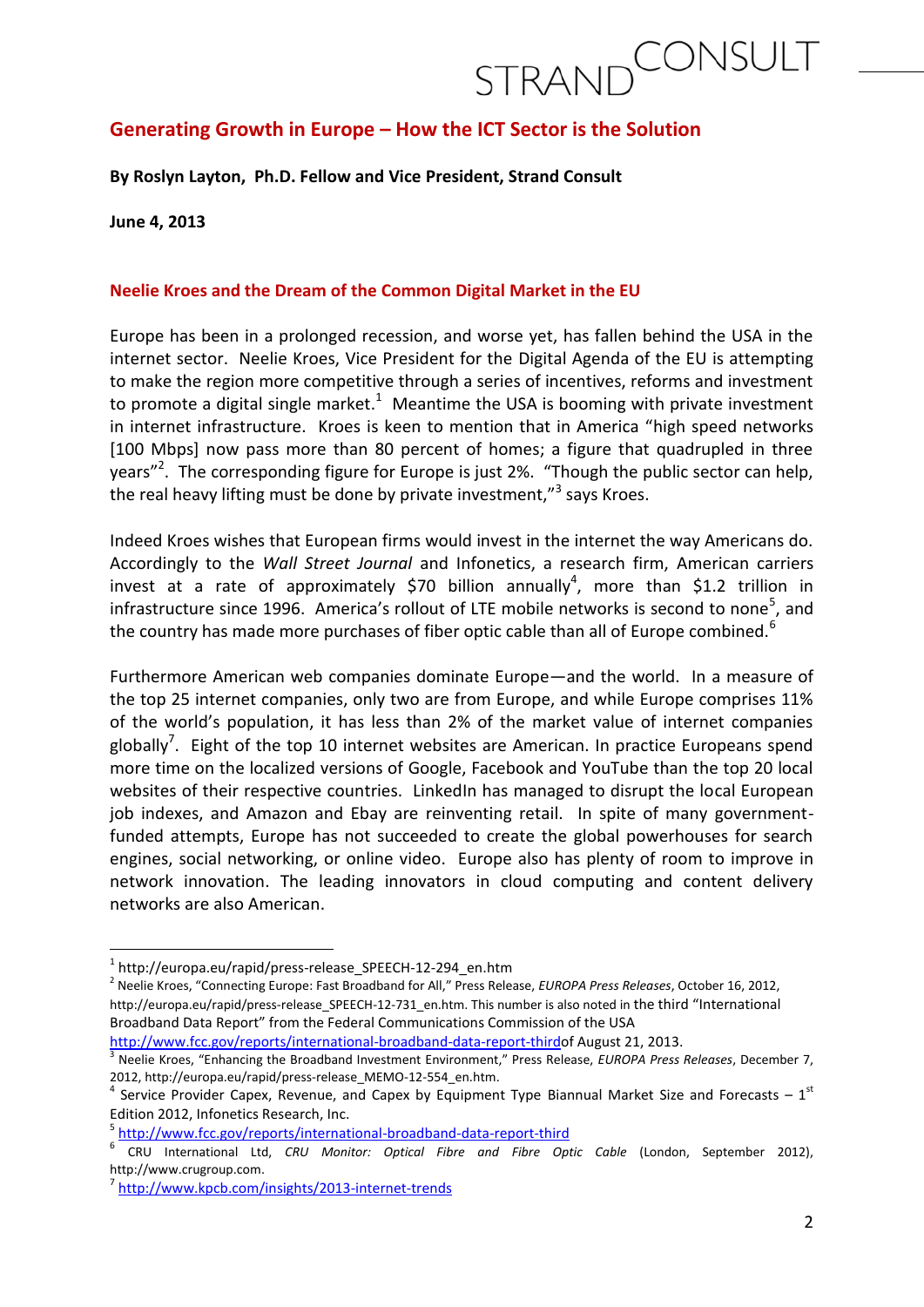To be sure, the fact that the United States is a single market certainly allows American companies to grow domestically before they internationalize. Kroes wants to give European companies this same advantage by attracting American-style investment and innovation to the internet marketplace in Europe. Central to her agenda is the plan to rollout a digital single market to help European firms get economies of scale and avoid country-to-country limitations. Within this context, the European Parliament is holding a debate in Brussels on 4 June co-hosted MEP Marietje Schaake (ALDE) and MEP Sabine Verheyen (EPP), where Kroes will likely address these issues. Notably, the debate will be co-hosted by the NGO Access who has been engaged in a project alleging "network discrimination" in Europe.

Kroes has some significant challenges to achieve the vision of a digital single market, which includes harmonized roaming prices and copyright. One challenge is the tax regime in Europe where each country is different. Taxes on internet services can be as high as 25% in some countries, and spectrum prices vary as well. In Hungary the government levied a tax on telecom operators to raise revenue to cover losses from the financial crisis<sup>8</sup>. A single market also clears the way for companies to merge, something that national competition authorities have fought against, but in the big picture, allows Europe to stand a better chance against American competition. The process of change is painful, and some nations in Europe will likely fight the EU because a single digital market may mean short term pain, but it should lead to substantial long term gain.

Another issue for debate is network neutrality, which if allowed, could pose a challenge to Europe's economic future and internet innovation. Some fear and misunderstand what an internet without net neutrality would mean, but a simple review of the current state of the art of internet economics and network engineering can clarify why this is the wrong policy.

#### **Today's Internet is a Diverse, Dynamic and Evolving Architecture**

Net neutrality is the idea that all traffic on the internet should be treated equally. It is predicated on the "end-to-end principle" and the ARPANET from 1981 before there even was an internet. The evolution from that time is a network that is almost unrecognizable today. Today's internet is characterized by diversity and dynamism with new actors, architectures and relationships never imagined at the time of its launch.

With the launch of the commercial internet, ISPs peered traffic with backbones. As the number of content providers, the amount of content, and the number of users with different types of devices explodes, this archetypal relationship can be expensive and slow. ISPs find that they can peer traffic with each other, called secondary peering, as a means to quickly and cheaply deliver data to end users. They no longer need to rely on the backbone exclusively. For this reason and other intelligent network innovations, the end-to-end principle is obsolete today. Furthermore the many kinds of devices and diverse networks on the internet today can't rely on a single grade of service. The technical requirements to ensure a good experience, from simple web browsing to watching a film online, are vastly different.

<sup>8&</sup>lt;br><sup>8</sup> <http://www.reuters.com/article/email/idUSL6N0ATA8J20130124>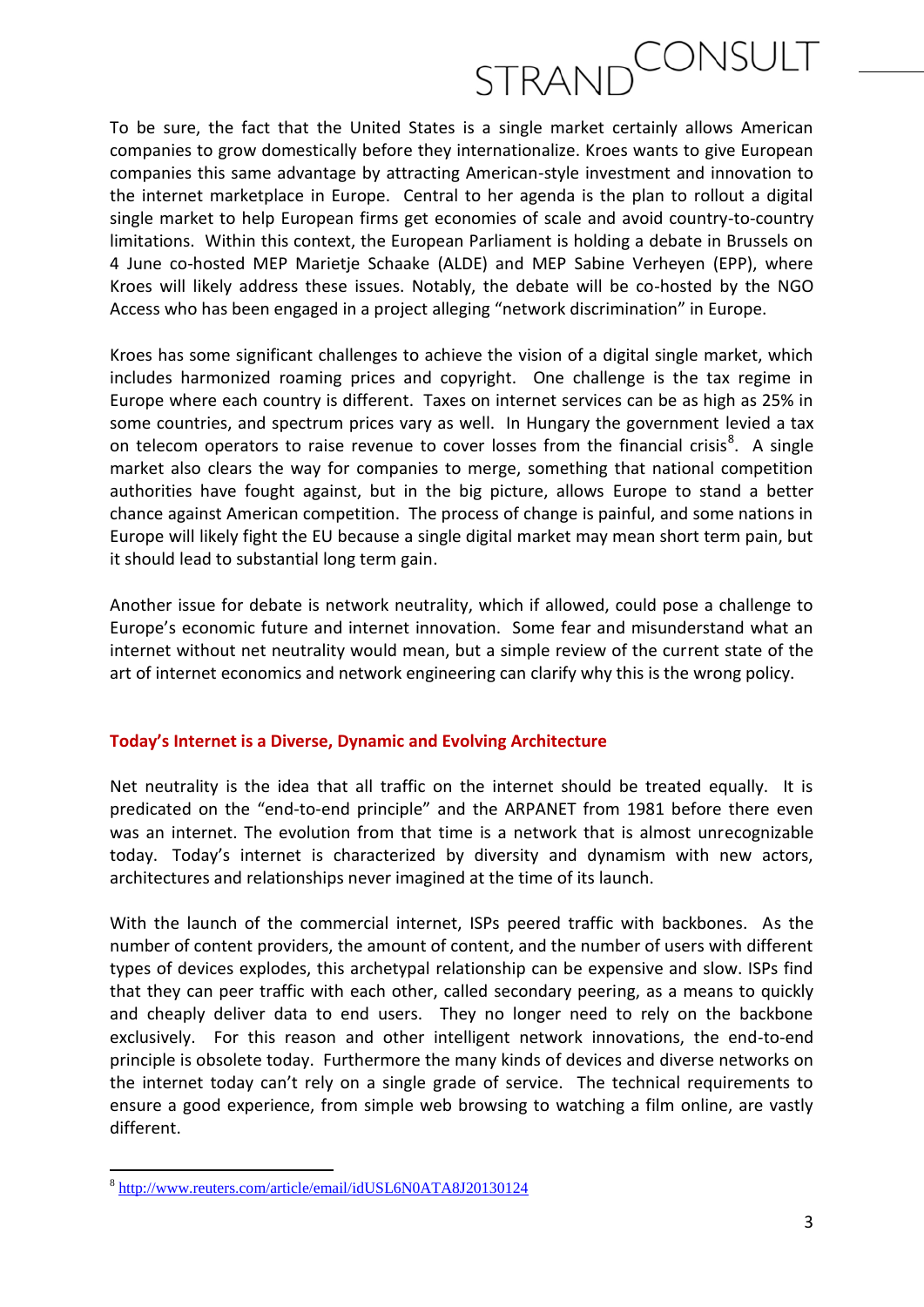Without any government intervention, a global federation of content delivery networks (CDNs) has evolved to speed traffic on the internet. According to Akamai's quarterly State of the Internet Report<sup>9</sup>, CDNs deliver one-third of the traffic on the internet, and without them, the explosion of online video consumption would be impossible. What was a problem for online video providers before—delay—has become a business opportunity. Netflix, which accounts for 30% of internet traffic in the USA, has created its own CDN, storing content in caches around the world. When a user wants a film, the request is made to the nearest cache. If we keep the net neutrality rules, the request would need to go to Netflix headquarters in California rather than the nearby cache.

Make no mistake. CDNs emerged because of a profit motive. They exist inside ISPs nodes, on backbones, at peering points, and other locations. Content providers pay to speed their content so they beat their competitors. Internet users have a better experience as a result. The founders of the ARPANET, the progenitor of today's internet, did not predict the CDNs, but in the same spirit as the internet's founders, creative and enterprising engineers and entrepreneurs are dreaming up new solutions for today's challenges. Many net neutrality supporters idealize the ARPANET the way aficionados love their classic cars. But if we leave the internet to the net neutrality supporters, their internet will be a Model T.

**.** 

<sup>9</sup> http://www.akamai.com/stateoftheinternet/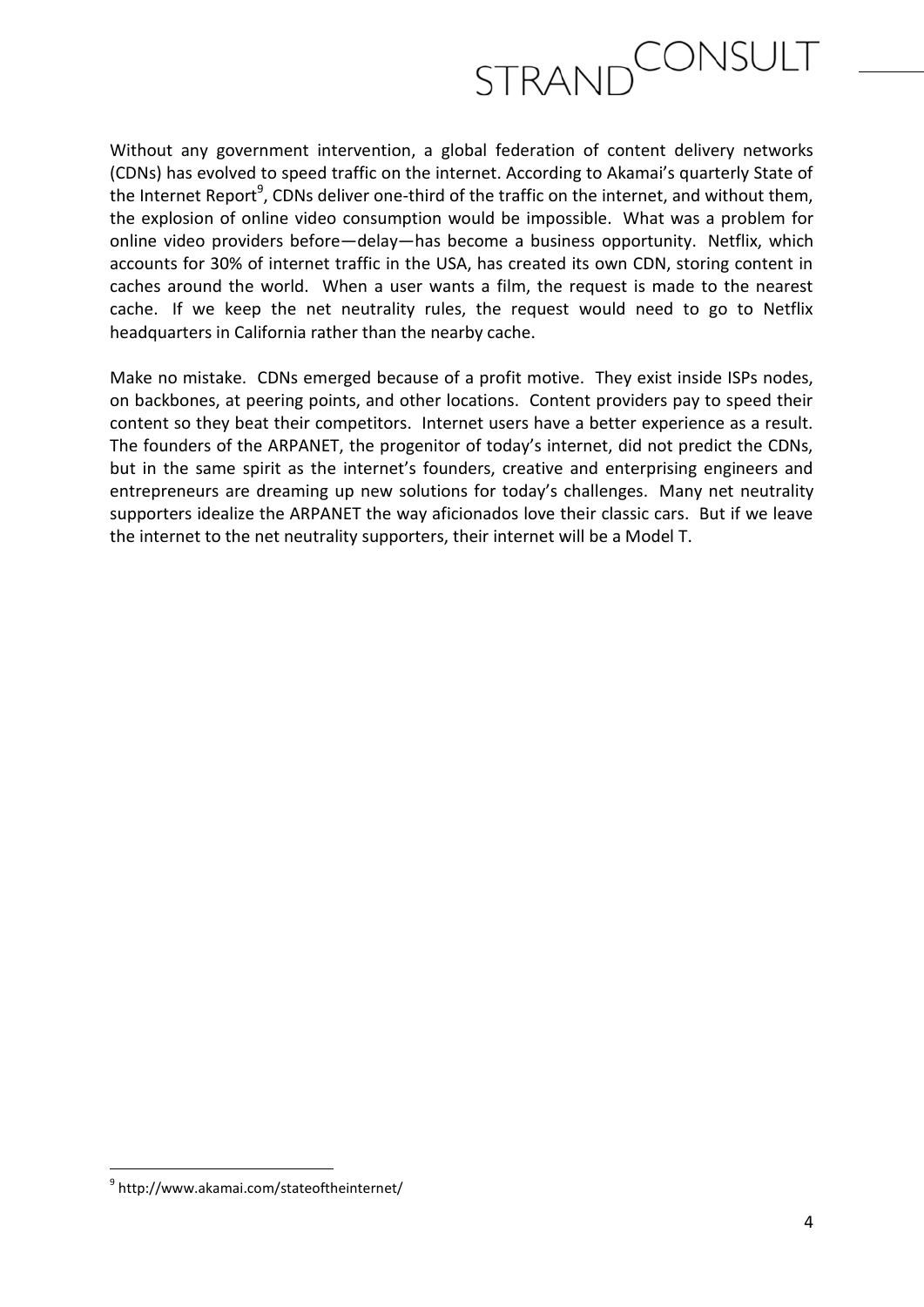### CONSULT STRAND

#### **The Evolution of Internet Architecture – Why Government Needs to Modernize its Approach to This Dynamic Network Landscape**



This diagram gives an overview of the evolution of early internet architecture to what is available to today. The Old World had a static architecture: backbones, access providers, and users who had to connect to the internet by dial-up on their telephone wires. Fast forward almost twenty years later: In the New World, the internet generates 4.1% of the gross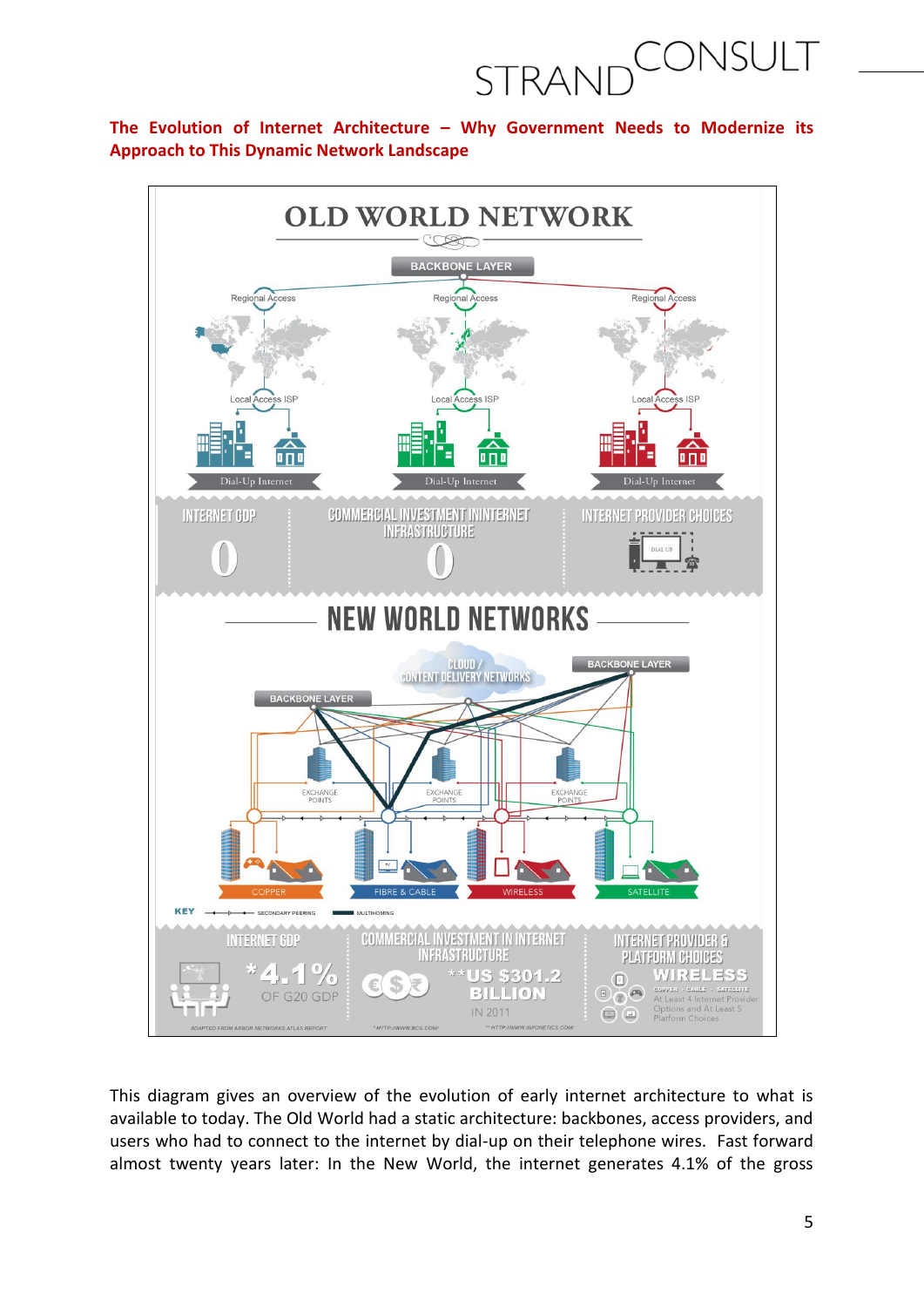domestic product of the G20 nations, \$2.3 trillion. Access has evolved from dial-up to dozens of new choices in both providers and platforms. The global commercial investment to provide this infrastructure development is over \$300 billion annually.

#### **ISPs Want to Provide Services their Customers Want**

Net neutrality supporters claim that ISPs want to block and slow traffic as a means to earn revenue or otherwise promote some services above others. In December 2012 the Body of European Regulators of Electronic Communications (BEREC) reported "BEREC's traffic management investigation found that application-specific restrictions of this kind are not widespread in Europe, except for some specific practices, mainly on mobile networks".<sup>10</sup>

The situation with mobile networks can be explained a simple way. With wire line networks, each subscriber has a wire to the internet which enables high throughput. On the other hand, with mobile networks and Wi-Fi, users on a given standard are competing for the same airwaves, so to speak. Many of the complaints about slow connections are with users on 3G networks and older smartphones that don't support the spectrum and standards. It's not that networks owners are trying to degrade the experience of their users, but they face limitations with the physical properties of mobile technology. As users upgrade to LTE, a technology which compresses data much better than 3G, these problems in user experience disappear. In the USA, many carriers offer LTE at the same price as 3G to spur adoption.

In general, there is no sustainable business model in doing something that harms customers. It's not profit maximizing, and it can't be justified to shareholders. Those ISPs that have tried it don't get away with it. Angry customers named and shamed those firms, and professional ISPs don't engage in these practices. Furthermore having at least two providers in any market ensures their good behaviour. Customers can and do switch providers.

Far from blocking services such as Spotify, Skype and Netflix, ISPs are bundling them with their offers because that's what customers want. To be competitive, Nordic ISP TeliaSonera is offering its customers a premium version of Spotify as well as online video streaming service HBO. Nokia works with European carriers to offer smartphones with a state of the art operating system integrated with Skype. Netflix is partnering with Cablevision in the USA to provide its immersive HD video that is even more advanced that Blu-Ray and is looking for European ISP partners to roll out its services.

#### **Transparency for All Players Will Go Further to Create a Free, Open, and More Competitive Internet**

The internet is a diverse ecosystem comprised of networks, applications, app stores, operating systems, software platforms, and devices. To ensure a neutral playing field, we

**.** 

<sup>&</sup>lt;sup>10</sup>http://berec.europa.eu/files/document\_register\_store/2012/12/BoR\_(12)\_146\_Summary\_of\_BEREC\_positio ns\_on\_net\_neutrality2.pdf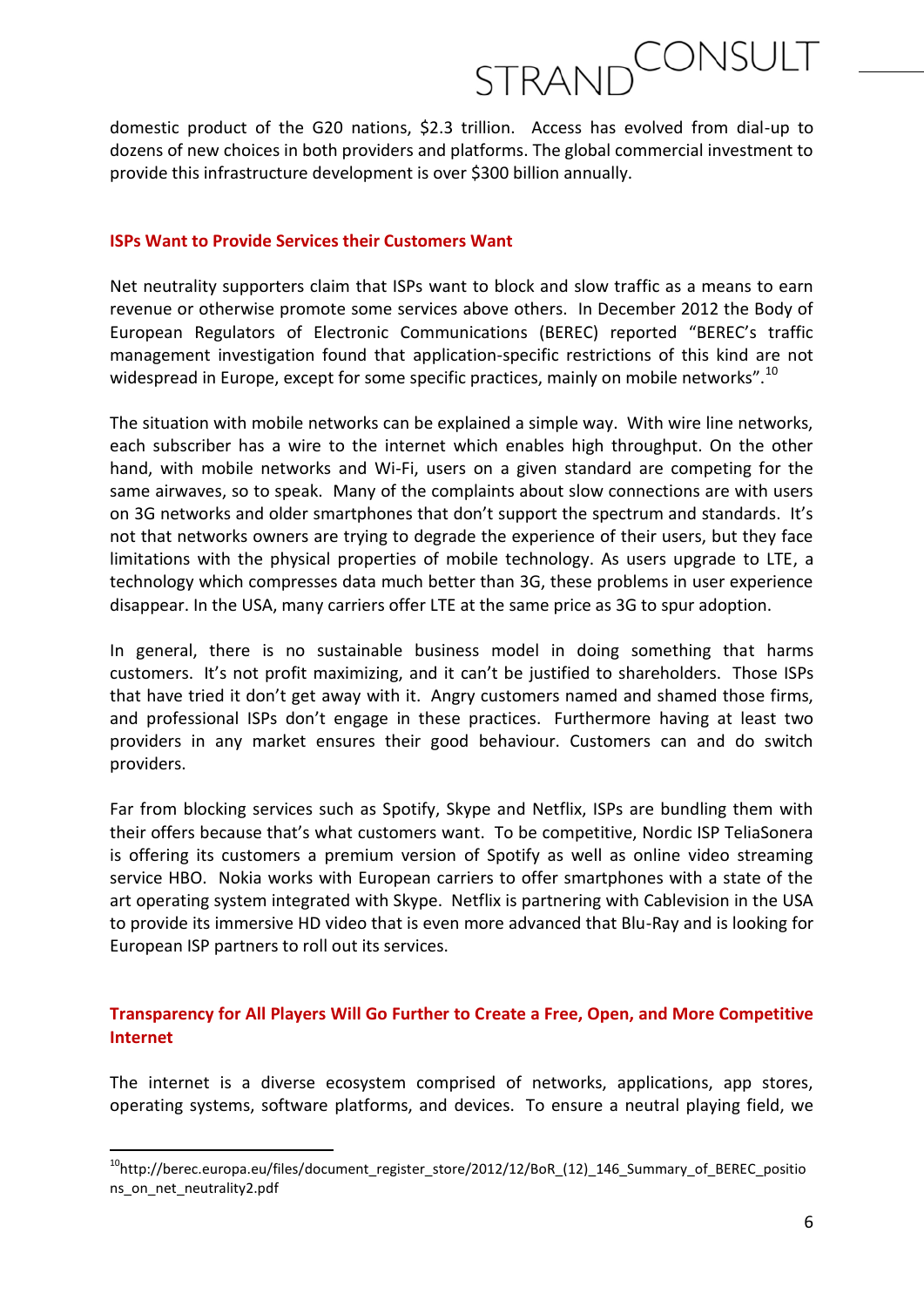should demand uniform disclosures across the board so that users can be informed. Transparency for some players but not others is not transparency.

In its report BEREC found that European consumers were more concerned about interoperability on device platform and freedom of speech violations on websites than with traffic management from their internet provider. $11$  Falling on the heels of this report, telecom regulators from 8 European countries have petitioned the EU to make disclosures for smartphones because they found the antennas of new smartphones are not compatible with mobile network standards.<sup>12</sup> Smartphones and tablets by their nature are the world's most discriminatory devices. Device makers decide which content and applications are accessible, which are not, and where they are installed.

The food and drug industries provide nutrition information in a standard format to inform the public. The same can be done with internet goods and services. This kind framework protects consumers while not discouraging innovation. Indeed there is evidence that providing quality information supports innovation.

This transparency may have helped drive competition in the broadband access market. Consider the early days of the internet. American users had but one or two choices of providers for dial-up access on telephone lines. Today they can choose among cable, fiber, satellite and mobile, as well as ultra-fast DSL which is an upgrade to the copper network so that it stays competitive. By contrast, we have just one dominant player for search, one for social networking, one for VoIP, and one for video streaming.

Going into the future, the next phase of the internet is about who controls the ecosystem on the mobile device. While Europeans may have dozens of choices for broadband internet access, they have but three choices for operating system: Apple iOS, Google Android, and Microsoft Windows, all American companies. Furthermore neutrality is unheard of on app stores, where app developers are subject to the whims of the operating system owners. It is precisely in this industry where a single digital market and transparency about practices would position Europe more competitively.

#### **Europe's Economic Future Requires a Dynamic New World Internet**

**.** 

Europe's economic health is far too important to be held back by an outdated notion of the internet. Architecture and traffic need to evolve to fit the needs of the day. Napoleon had famously mandated that all traffic flow first through Paris before anywhere else in France and in the same way, net neutrality requires that traffic be programmed in a uniform and inefficient manner for the sake of history. Fortunately Neelie Kroes wants to move Europe into the future, and to bring Europe's internet along with it. An ailing Europe needs to embrace innovation and dynamism, and there is no better place to start than with than the ICT sector. In less than twenty years, the internet has grown from a novelty for academics into a global social and economic force, comprising 4.1% of gross domestic product or \$2.3

<sup>11</sup>http://berec.europa.eu/files/document\_register\_store/2012/12/BoR\_(12)\_146\_Summary\_of\_BEREC\_positio ns\_on\_net\_neutrality2.pdf

<sup>&</sup>lt;sup>12</sup> http://www.erhvervsstyrelsen.dk/file/372745/brev-til-kommissionen-om-maerkning-af-mobiltelefoner.pdf